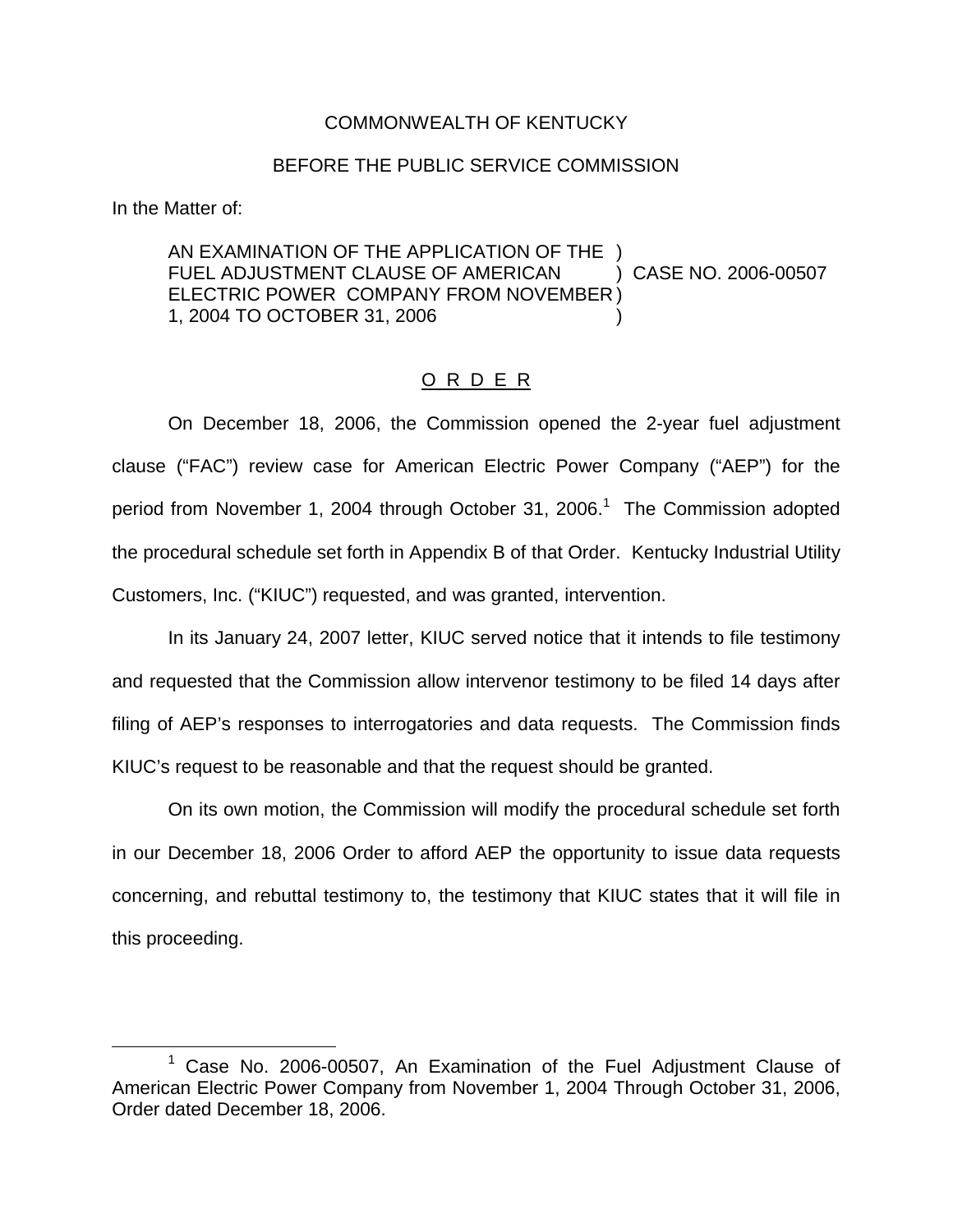IT IS THEREFORE ORDERED that:

1. KIUC's motion to allow intervenor testimony to be due 14 days after the filing of AEP's responses to interrogatories and data requests is granted.

2. The revised procedural schedule set forth in Appendix A, attached hereto and incorporated herein, supersedes the schedule previously established and shall be followed in this proceeding.

3. AEP shall notify customers in writing of the revised date, time, place, and purpose of the hearing or shall publish the notice in accordance with Administrative Regulation 807 KAR 5:011, Section 8(5).

Done at Frankfort, Kentucky, this 14<sup>th</sup> day of February, 2007.

By the Commission

ATTEST:

**Executive Director** 

Case No. 2006-00507